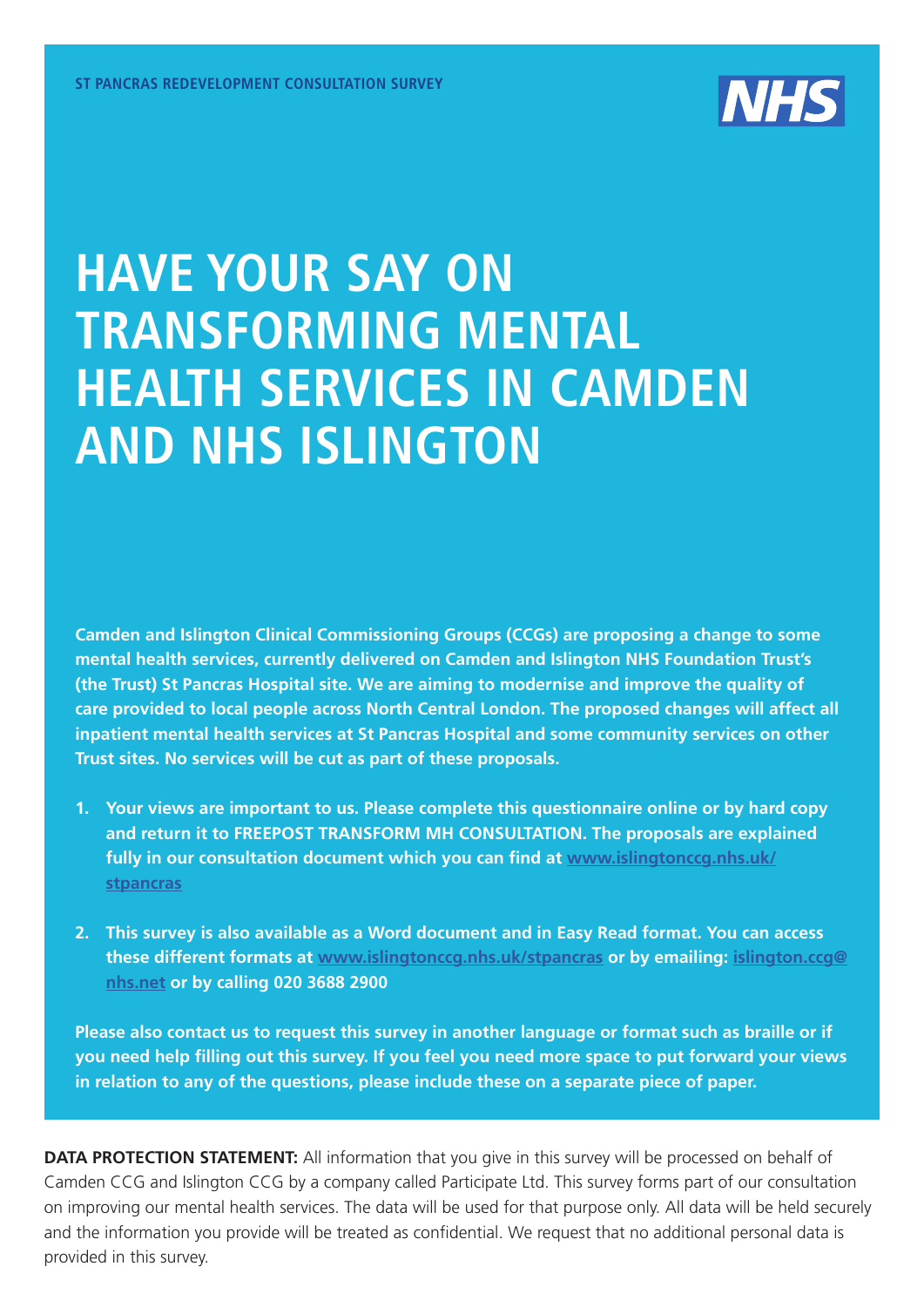# **PROPOSAL OVERVIEW**

#### **In summary we are proposing the following changes:**

- Moving the St Pancras inpatient unit to a new purpose-built site with better facilities next to the Whittington Hospital (2.5 miles away).
- The creation of a new community facility on the St Pancras Hospital site. The proposed relocation of some of Camden and Islington NHS Foundation Trust's community mental health services and the development of two new community hubs, with one in Camden and another in Islington. The proposals, at this stage, include one hub in each borough with plans for further hubs in the future and we will consult with you on these at this time. We are proposing that community mental health services are delivered in fewer locations and in better buildings (newer and easier to reach) across two community hub sites and the St Pancras Hospital site. This will help joined up working between sites and help the teams to deliver more than one service to those who need it.
- **Q1a Having read our proposals, to what extent do you agree or disagree that we need to make changes to the way in which mental health services are delivered across Camden and Islington?**

| $\Box$ Strongly agree             | $\Box$ Strongly disagree |
|-----------------------------------|--------------------------|
| $\Box$ Agree                      | $\Box$ Don't know        |
| $\Box$ Neither agree nor disagree | $\Box$ Prefer not to say |
| $\Box$ Disagree                   |                          |

**Q1b Please explain your reasons for the answer given to Q1a above.**

**2**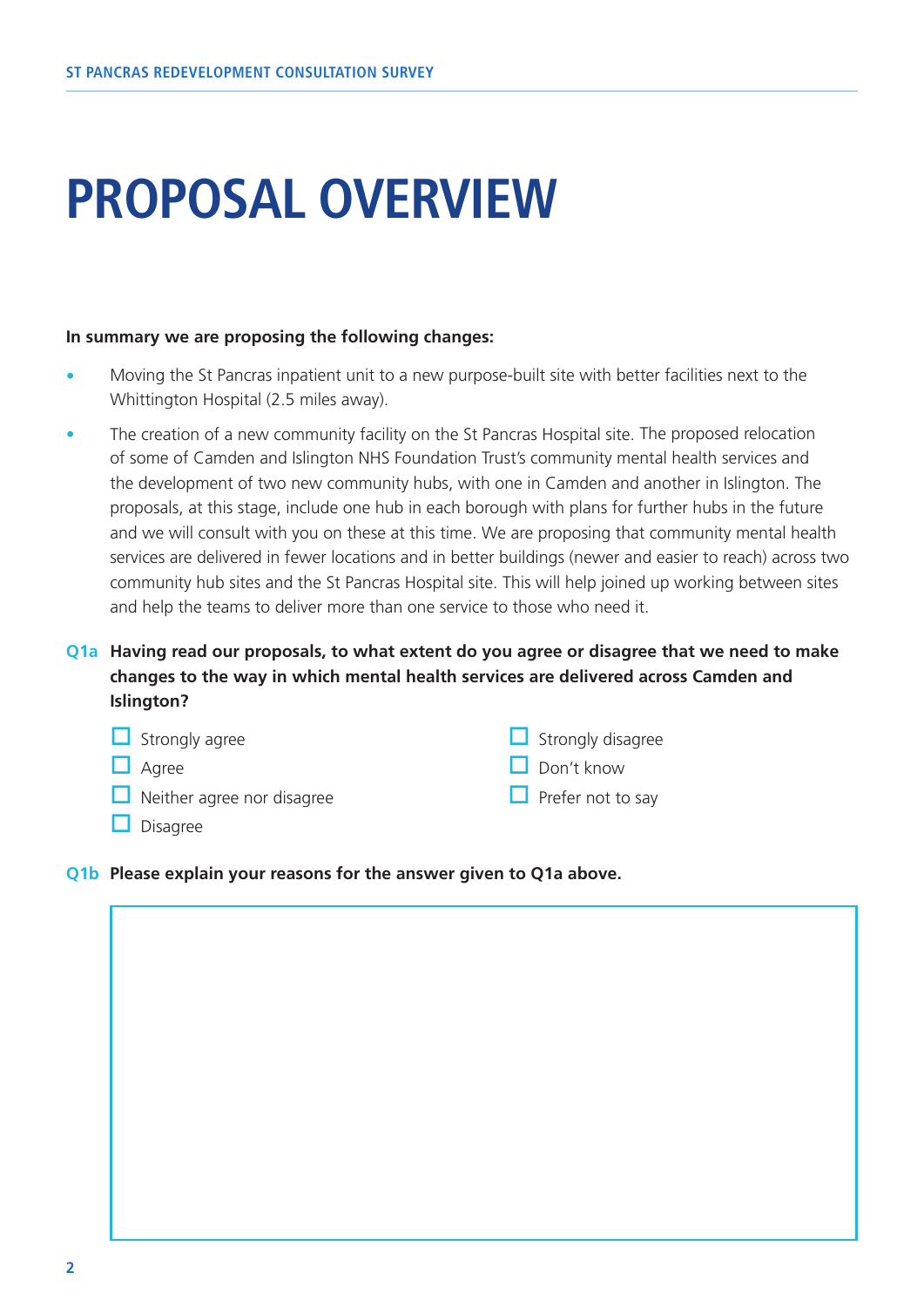# **ST PANCRAS HOSPITAL SITE**

**The following questions relate to the first part of our proposal which affects the services delivered in relation to the St Pancras Hospital site inpatient unit.**

Currently, inpatient mental health services at St Pancras Hospital site are provided in buildings that are not designed to meet modern health and safety needs, nor do they provide an ideal therapeutic environment. A Care Quality Commission report, published in June 2016, highlighted that the Trust's inpatient wards require significant improvement.

Under our proposals the existing 84 mental health inpatient beds would move from the St Pancras Hospital site to a new purpose-built site on land purchased next to the Whittington Hospital.This is next to Camden and Islington NHS Foundation Trust's Highgate Centre for Mental Health (which also has inpatient facilities).

There are no plans to reduce any inpatient beds from Camden and Islington as part of the proposed changes to inpatient services; the aim of the proposals are to strengthen current services. These proposals are subject to planning consent.

**Q2a To what extent do you agree or disagree with the move of inpatient beds from the St Pancras Hospital site to a new and purpose-built facility next to the Whittington Hospital and opposite the Highgate Mental Health Centre?**

| $\Box$ Strongly agree             | $\Box$ Strongly disagree |
|-----------------------------------|--------------------------|
| $\Box$ Agree                      | $\Box$ Don't know        |
| $\Box$ Neither agree nor disagree | $\Box$ Prefer not to say |
| $\Box$ Disagree                   |                          |

**Q2b Please add any further comments you have or alternative options we should consider for the relocation of inpatient beds from the St Pancras Hospital site.**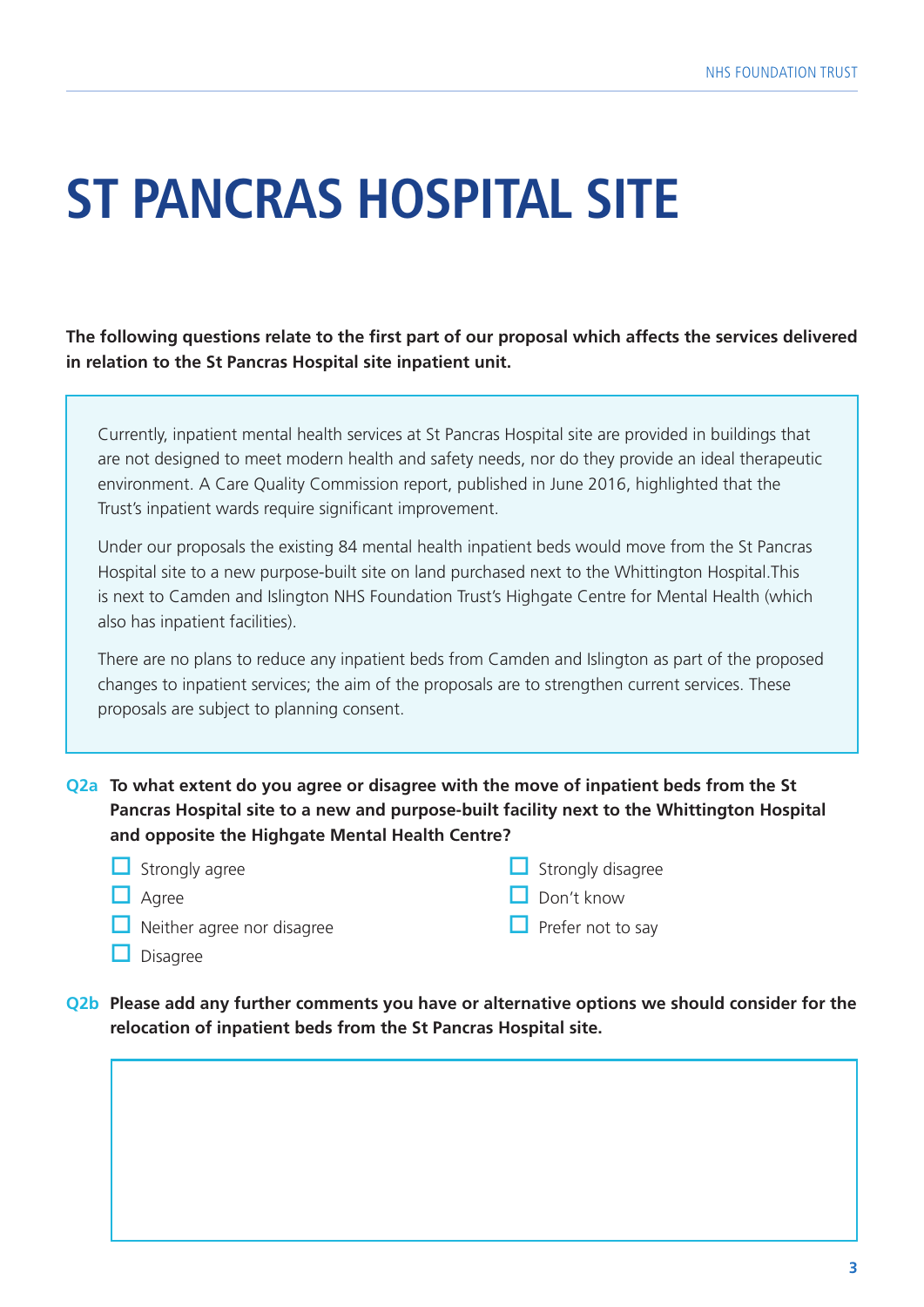#### **Q3a From the list below, please select the main reasons you feel that travel to the new site could be an issue for you or your family? (Please select no more than TWO options)**

- $\Box$  Cost of travel
- $\Box$  Additional travel time
- $\Box$  A more complex travel journey (i.e. I would have to get more than one mode of transport such as a bus and tube, I would have to change tubes twice, I would have to get two buses etc)
- $\Box$  I would have to walk further
- $\Box$  My family would have to travel further
- $\Box$  There won't be any parking
- $\Box$  I don't know the journey and may get lost or confused
- $\Box$  I am not concerned about travel to the new site

#### **Q3b Please use this box to explain the travel issues in more detail.**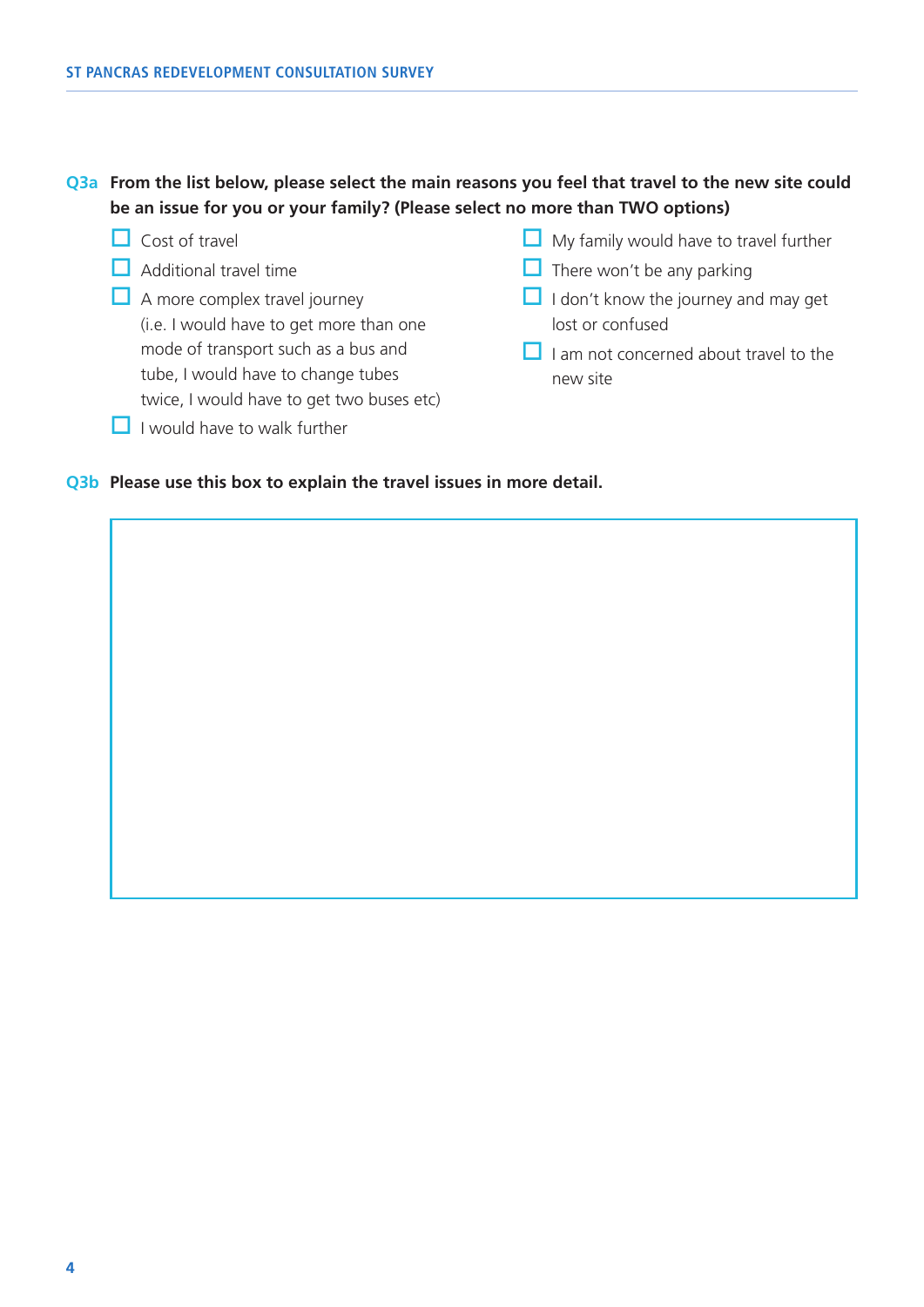## **COMMUNITY SERVICES**

**The following questions relate to community mental health services delivered across Camden and Islington.**

We are proposing to develop a new model of community hubs at key sites in Camden and Islington. Camden and Islington NHS Foundation Trust has identified two sites for two new community hubs. These are at existing Trust sites: Lowther Road for an Islington community hub and Greenland Road for a Camden community hub. These are not fixed locations and we are open to suggestions from residents about whether you feel that there is an alternative location or locations for the community hubs. The final location will be dependent on the availability of suitable sites.

The majority of local community services will remain the same. However, the Trust has identified some services that would benefit from moving from a smaller community site to a hub, as well as being offered at St Pancras Hospital, giving patients a choice of locations where they can access these services.

#### **CHANGES TO COMMUNITY SERVICES BASED AT ST PANCRAS HOSPITAL**

South Camden iCope, South Camden Crisis Resolution Home Treatment and the Camden Mental Health Assessment and Advice team will move to Greenland Road and will also be available at St Pancras Hospital site to give service users a choice of location.

The Islington Practice-Based Mental Health Team, currently located at St Pancras Hospital

site, moves to Lowther Road, where the team will be closer to the Islington residents it serves. **Service users will continue to see Trust clinicians, in most cases, at their GP practices.** 

All other current community mental health services based at the St Pancras Hospital site, Lowther Road and Greenland Road would remain where they are.

A small number of community services based at other Trust sites would move under the proposals. These are:

#### **SERVICE MOVES FROM GREENLAND ROAD**

The Islington Assertive Outreach Team would move from Greenland Road to Lowther Road to be located closer to Islington residents.

#### **SERVICE MOVES FROM PECKWATER CENTRE**

The South Camden Recovery and Rehabilitation Team would move to Greenland Road to enable service users to access other support and wellbeing services.

#### **SERVICE MOVES FROM MANOR GARDENS**

North Islington iCope would be based at Lowther Road to remain close to Islington residents with access to other support and wellbeing services within the new hub. These proposals are subject to planning consent.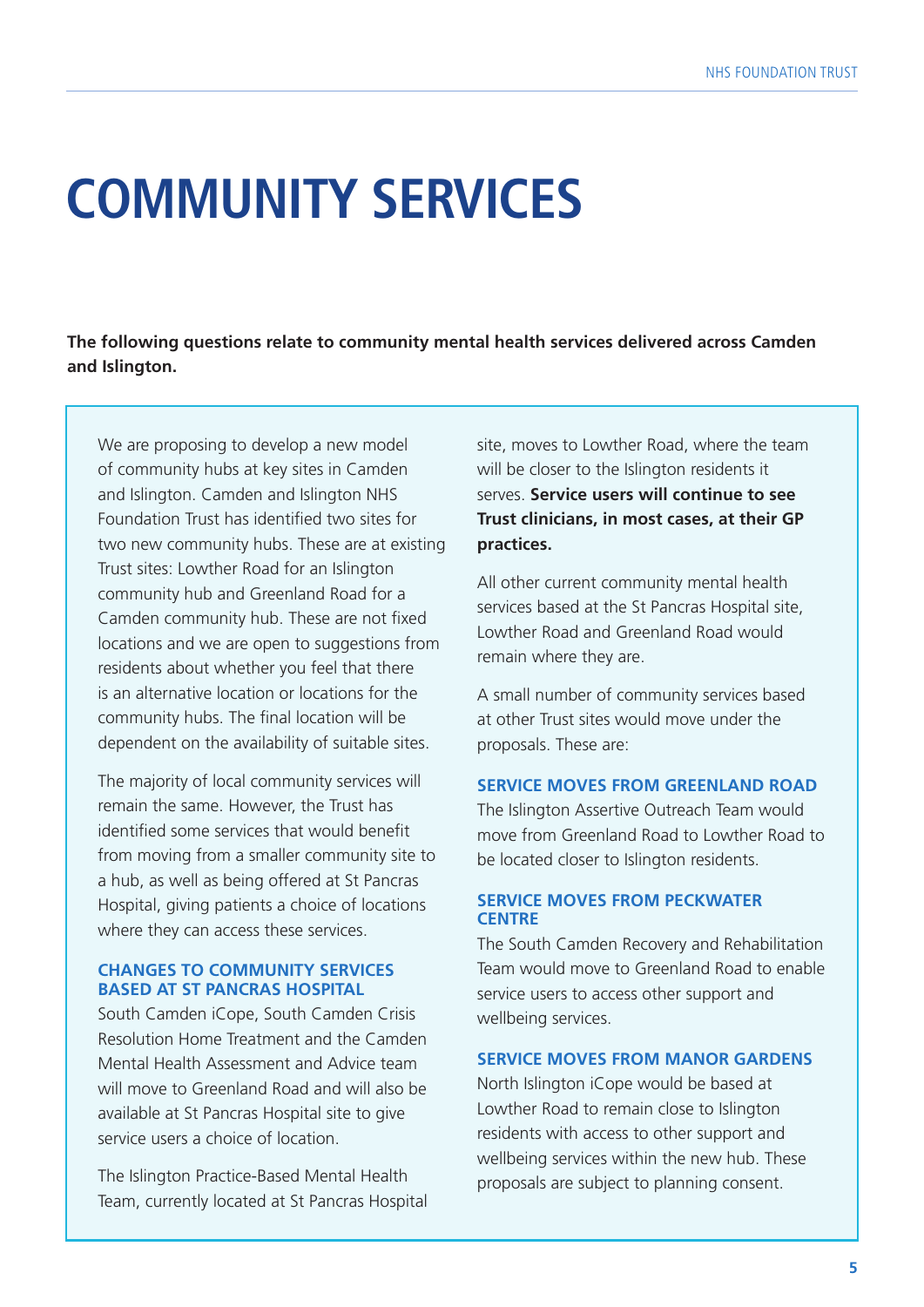**Q4 To what extent do you agree or disagree with the use of community hubs to deliver some community mental health services outlined within our proposals?**

| Strongly agree                                                                            | Strongly disagree |
|-------------------------------------------------------------------------------------------|-------------------|
| Agree                                                                                     | Don't know        |
| Neither agree nor disagree                                                                | Prefer not to say |
| Disagree                                                                                  |                   |
| <b>Q5a LOWTHER ROAD</b>                                                                   |                   |
| To what extent do you agree or disagree with the proposed location of Lowther Road as a   |                   |
| community hub?                                                                            |                   |
| Strongly agree                                                                            | Strongly disagree |
| Agree                                                                                     | Don't know        |
| Neither agree nor disagree                                                                | Prefer not to say |
| Disagree                                                                                  |                   |
| Q5b To what extent do you agree or disagree with the proposed mix of services at Lowther  |                   |
| Road?                                                                                     |                   |
| Strongly agree                                                                            | Strongly disagree |
| Agree                                                                                     | Don't know        |
| Neither agree nor disagree                                                                | Prefer not to say |
| Disagree                                                                                  |                   |
| Q6a GREENLAND ROAD                                                                        |                   |
| To what extent do you agree or disagree with the proposed location of Greenland Road as a |                   |
| community hub?                                                                            |                   |

| $\Box$ Strongly agree             | $\Box$ Strongly disagree |
|-----------------------------------|--------------------------|
| $\Box$ Agree                      | $\Box$ Don't know        |
| $\Box$ Neither agree nor disagree | $\Box$ Prefer not to say |
| $\Box$ Disagree                   |                          |

#### **Q6b To what extent do you agree or disagree with the proposed mix of services at Greenland Road?**

| $\Box$ Strongly agree             | $\Box$ Don't know        |
|-----------------------------------|--------------------------|
| $\Box$ Agree                      | $\Box$ Prefer not to say |
| $\Box$ Neither agree nor disagree |                          |
| $\Box$ Disagree                   |                          |

 $\Box$  Strongly disagree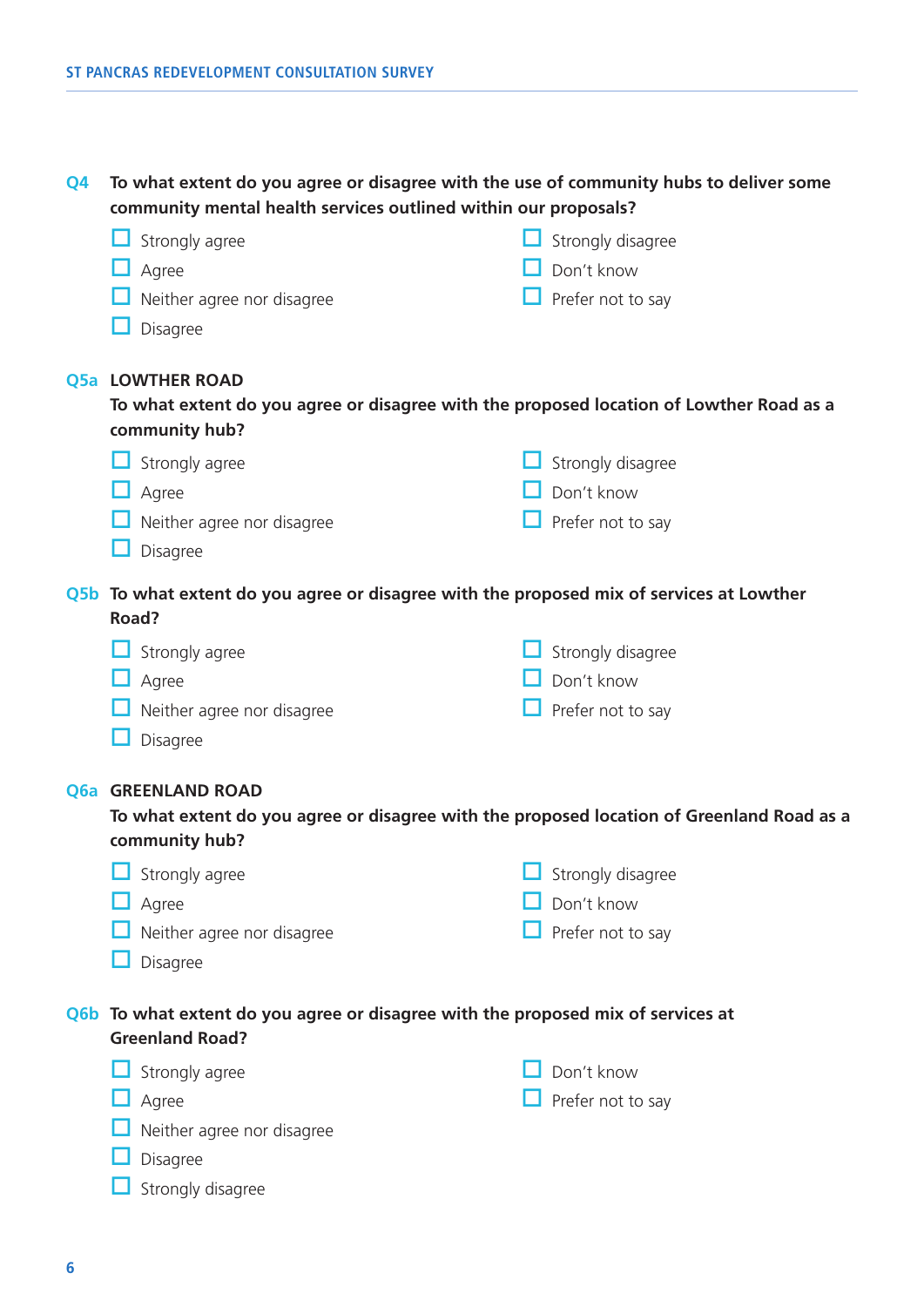**Q7 To what extent do you agree or disagree with the proposed mix of services at St Pancras Hospital site?**

| $\Box$ Strongly agree             | $\Box$ Strongly disagree |
|-----------------------------------|--------------------------|
| $\Box$ Agree                      | $\Box$ Don't know        |
| $\Box$ Neither agree nor disagree | $\Box$ Prefer not to say |
| $\Box$ Disagree                   |                          |

**Q8 Please use the box below to give any other suggestions for additional locations for the community hubs or any other comments that you feel we should take into account in relation to our proposals on community services.**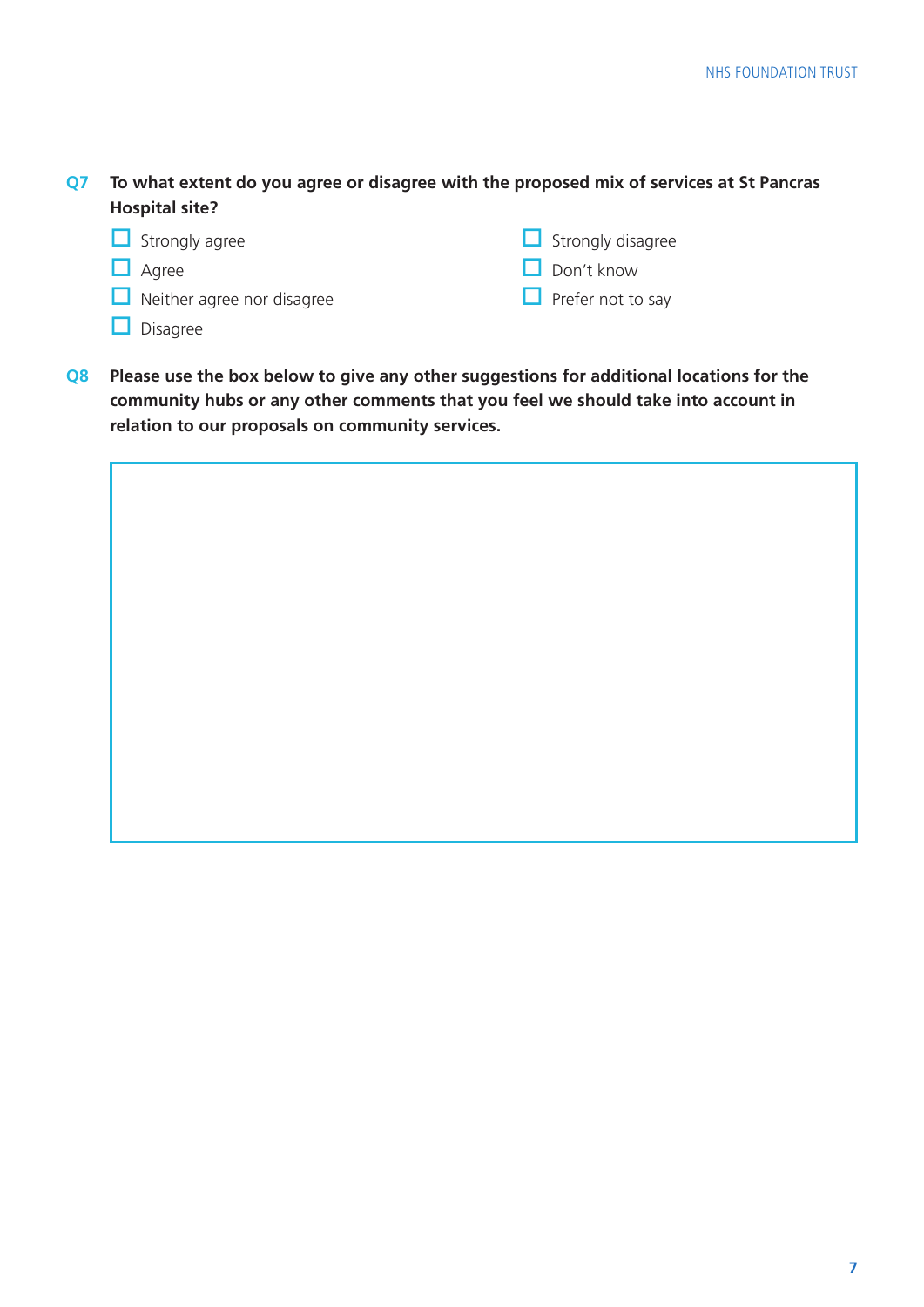## **EQUALITIES AND IMPACT**

As part of the proposals, Camden and Islington Clinical Commissioning Groups have undertaken an Equality Impact Assessment to understand the impact of the proposals for different community groups under the Equalities Act 2010. You can look at the full Equality Impact Assessment here: [www.islingtonccg.nhs.uk/stpancras](http://www.islingtonccg.nhs.uk/Get-Involved/Consultations/st-pancras-redevelopment.htm)

**Q9 To what extent do you agree or disagree that Camden and Islington Clinical Commissioning Groups have identified all the equalities issues and impacts of the proposed changes?** 

- $\Box$  Strongly agree
- $\Box$  Agree
- $\Box$  Neither agree nor disagree

 $\Box$  Strongly disagree  $\Box$  Don't know

 $\Box$  Prefer not to say

- $\Box$  Disagree
- **Q10 Please use the box below to state any further equalities impacts that you feel we should be considering and how we can minimise the impacts identified.**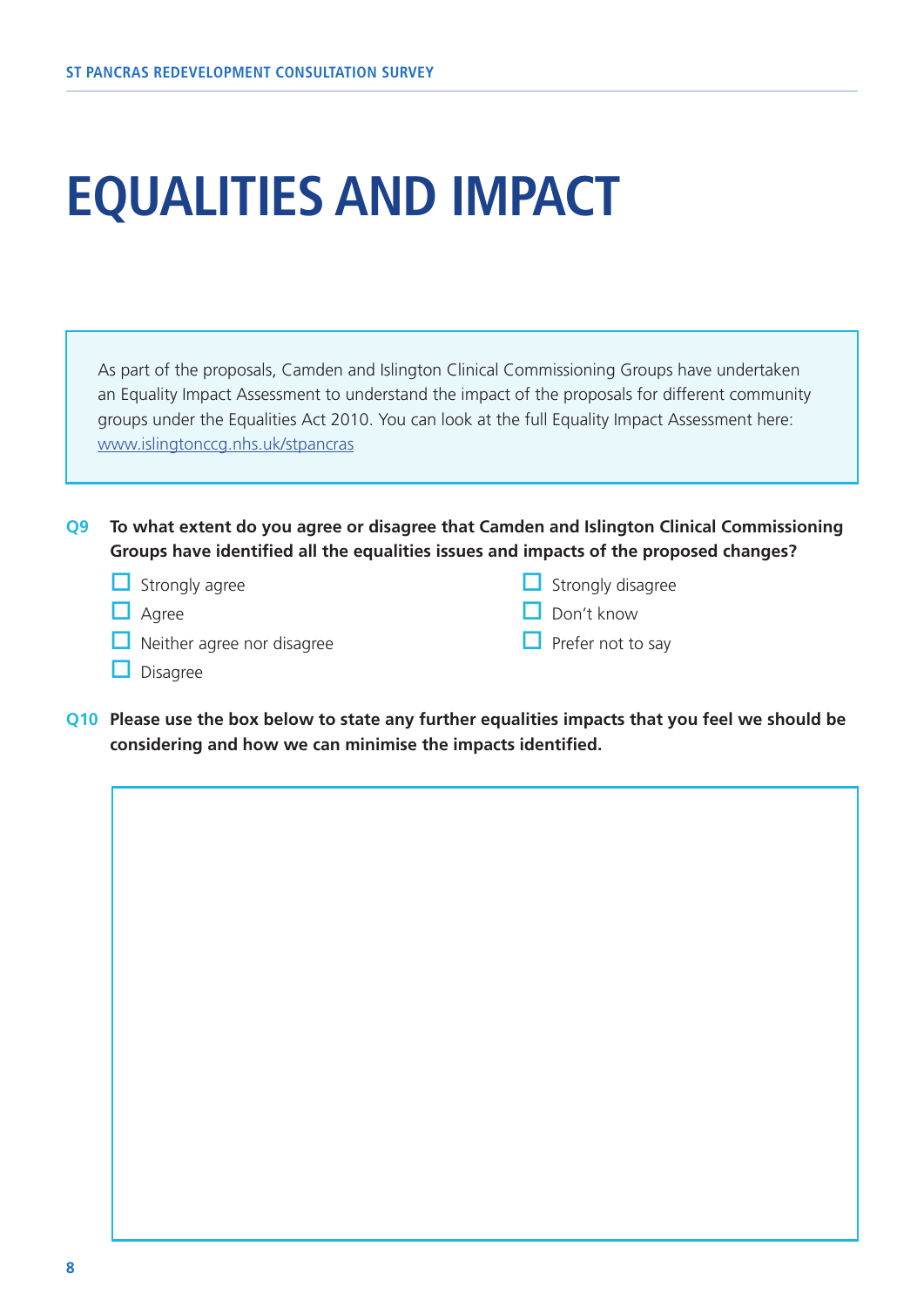### **ANY OTHER COMMENTS**

**Q11 Please use the box below to state any other comments or concerns you would like us to consider as part of the proposals.** 

### **ABOUT YOU**

**Camden and Islington Clinical Commissioning Groups are committed to promoting equality of opportunity, to ensure everyone has the chance to participate fully in the activities and decisions of the organisation. By completing the following section you will help us understand who we are reaching and how to better serve everyone in our community.** 

**Q12 Please state the first half of your postcode:**

#### **Q13 In what capacity are you responding to the consultation?**

- $\Box$  Current or former service user
- $\Box$  Carer/family member
- $\Box$  Member of the public
- $\Box$  Voluntary organisation/charity
- $\Box$  Clinician
- $\Box$  Camden and Islington NHS Foundation Trust staff
- $\Box$  NHS provider organisation
- $\Box$  Private provider organisation
- $\Box$  NHS commissioner
- $\Box$  Other public body
- $\Box$  Prefer not to say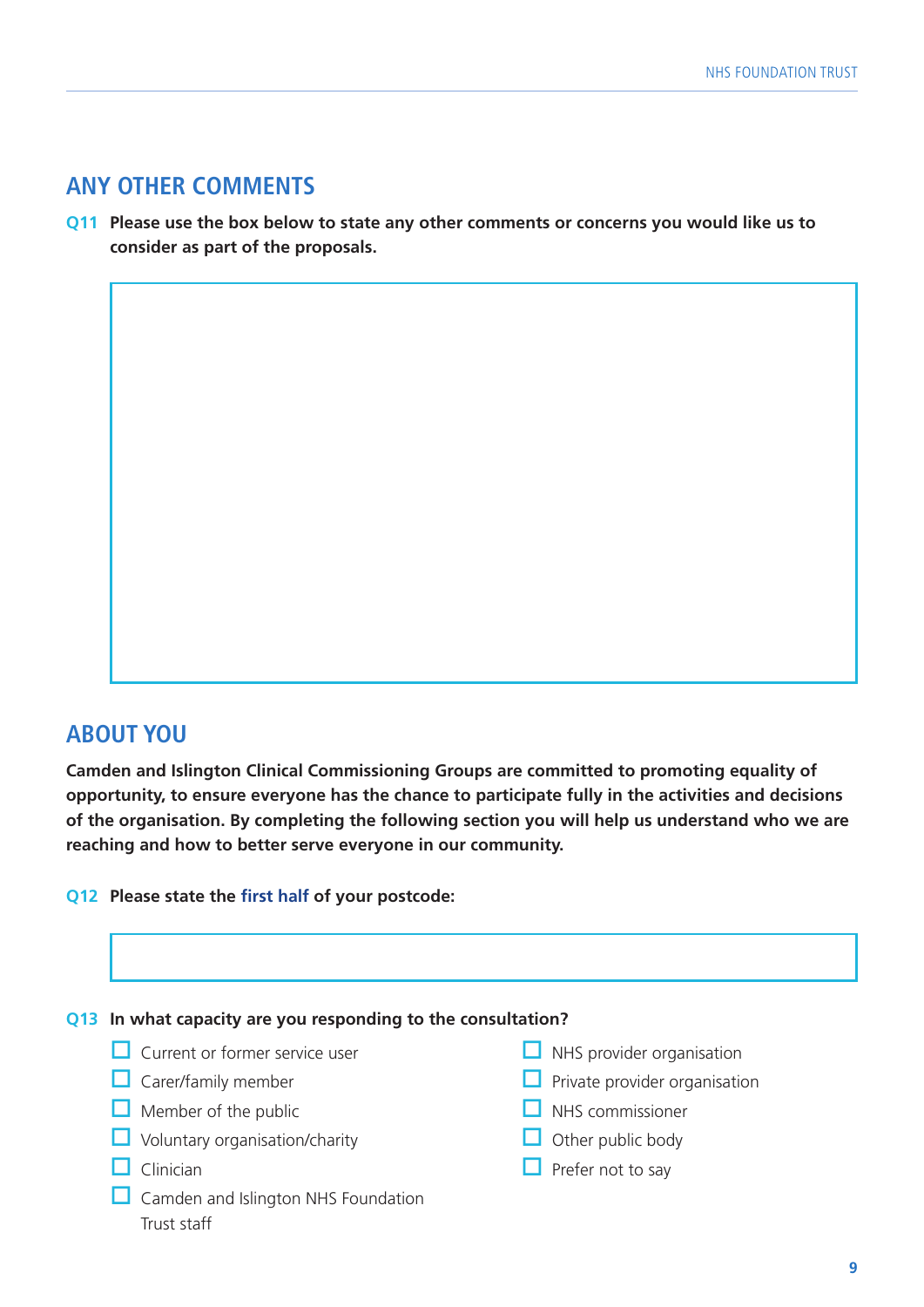| with the first content of the community moderness moderness contract of more first speed and more in the party<br>two years? |                          |
|------------------------------------------------------------------------------------------------------------------------------|--------------------------|
| Yes<br>H                                                                                                                     | $\Box$ Prefer not to say |
| H<br>No                                                                                                                      |                          |
| Q15 Which age group are you in?                                                                                              |                          |
| $\Box$ 16 - 18                                                                                                               | $\Box$ 65 – 79           |
| $19 - 34$                                                                                                                    | $80+$                    |
| $35 - 49$                                                                                                                    | Prefer not to say        |

**Q14 Do you currently use community mental health services or have you used them in the past** 

**Q16 Which of the following options best describes how you think of yourself?**

| $\Box$ Female (including trans woman) | $\Box$ In another way |
|---------------------------------------|-----------------------|
|                                       |                       |

- $\Box$  Male (including trans man)  $\Box$  Prefer not to say
	- $\Box$  Non-binary

 $\Box$  50 – 64

**Q17 Is your gender identity the same as the gender you were given at birth?**

| $\Box$ Yes | $\Box$ Prefer not to say |
|------------|--------------------------|
| $\Box$ No  |                          |

**Q18 Do you consider yourself to have a disability?**

**Definition of disability under the Equality Act 2010: if you have a physical or mental impairment that has a 'substantial' and 'long-term' negative effect on your ability to do normal daily activities.**

| . .<br>w |
|----------|
|----------|

 $\Pi$  No

**Q19 Please select what you consider your ethnic origin to be. Ethnicity is distinct from nationality.**

- $\Box$  White: Welsh/English/Scottish/Northern Irish/British
- $\Box$  White: Irish
- $\Box$  White: Gypsy or Irish Traveller
- $\Box$  White: Any other White background
- $\Box$  Mixed: White and Black Caribbean
- $\Box$  Mixed: White and Black African
- $\Box$  Mixed: White and Asian
- $\Box$  Mixed: Any other mixed background
- $\Box$  Asian/Asian British: Indian
- $\Box$  Asian/Asian British: Pakistani
- $\Box$  Asian/Asian British: Bangladeshi
- $\Box$  Asian/Asian British: Any other Asian background
- $\Box$  Black or Black British: Black Caribbean
- $\Box$  Black or Black British: Black African
- $\Box$  Black or Black British: Any other Black background
- $\Box$  Other ethnic background: Chinese
- $\Box$  Other ethnic background: Any other ethnic group
- $\Box$  Prefer not to say

 $\Box$  Prefer not to say